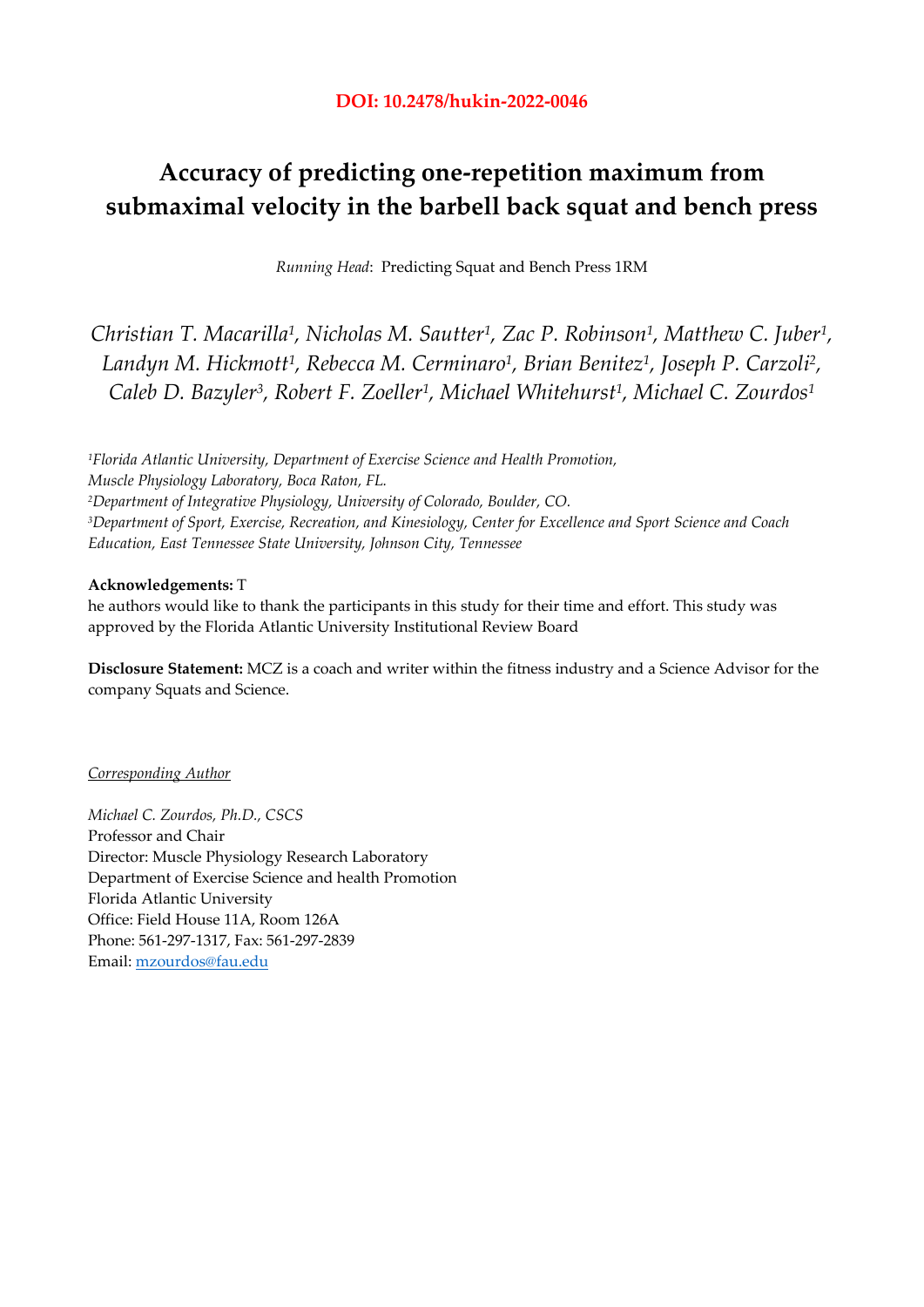#### **ABSTRACT**

This study examined the accuracy of predicting a free-weight back squat and a bench press onerepetition maximum (1RM) using both 2- and 4-point submaximal average concentric velocity (ACV) methods. Seventeen resistance trained men performed a warm-up and a 1RM test on the squat and bench press with ACV assessed on all repetitions. The ACVs during the warm-up closest to 1.0 and 0.5 ms<sup>-1</sup> were used in the 2point linear regression forecast of the 1RM and the ACVs established at loads closest to 20, 50, 70, and 80% of the 1RM were used in the 4-point 1RM prediction. Repeated measures ANOVA and Bland-Altman and Mountain plots were used to analyze agreement between predicted and actual 1RMs. ANOVA indicated significant differences between the predicted and the actual 1RM for both the 2- and 4-point equations in both exercises ( $p < 0.001$ ). The 2-point squat prediction overestimated the 1RM by 29.12  $\pm$  0.07 kg and the 4-point squat prediction overestimated the 1RM by  $38.53 \pm 5.01$  kg. The bench press 1RM was overestimated by  $9.32 \pm 1.0$ 4.68 kg with the 2-point method and by  $7.15 \pm 6.66$  kg using the 4-point method. Bland-Altman and Mountain plots confirmed the ANOVA findings as data were not tightly conformed to the respective zero difference lines and Bland-Altman plots showed wide limits of agreement. These data demonstrate that both 2- and 4 point velocity methods predicted the bench press 1RM more accurately than the squat 1RM. However, a lack of agreement between the predicted and the actual 1RM was observed for both exercises when volitional velocity was used.

**Key words**: Resistance training, movement, performance, biomechanics, strength testing

### **INTRODUCTION**

The one-repetition maximum (1RM) test, a reliable measure of muscular strength for compound movements (i.e., back squat and bench press) (Seo et al., 2012), can be used to track strength progress and to calculate percentage-based loading (Fleck and Kraemer, 2004). However, various issues exist with conducting a 1RM test. Specifically, performing a 1RM test can be time consuming, unnecessarily fatiguing (Helms et al., 2018), and potentially unsafe for novice athletes who have not achieved technical proficiency in the compound movements (Niewiadomski et al., 2008; Gepfert et al., 2019). Furthermore, the above limitations are especially relevant when attempting to assess 1RM in large groups of athletes (American College of Sports Medicine, 2009). Alternatively, a 1RM can be predicted; however, the utility of the prediction depends upon its accuracy. If a 1RM prediction is inaccurate, then a percentage-based load prescription could lead to an athlete failing to complete the prescribed number of repetitions.

The two main types of 1RM prediction are: 1) repetitions performed equations, and 2) velocity prediction methods. Repetitions performed equations utilize the number of repetitions lifted at a given load to predict the 1RM. DiStasio (2014) reported that the Epley (1RM = load(kg)  $\times$  (1 + 0.0333  $\times$  reps)) and Brzycki  $(1RM = load(kg) / (1.0278 + 0.0278 \times resps))$  equations accurately predicted a back squat 1RM to within 2.7 and 3.1 kg from a 5RM and a 3RM test (*p* > 0.05), respectively (Brzycki, 1993; DiStasio, 2014). Reynolds et al. (2006) observed more accurate 1RM prediction on the chest press and leg press from repetitions performed equations when using a 5RM load versus 10 and 20RM loads. Therefore, repetitions performed equations only seem to be accurate when using fatiguing loads close to a 1RM, which does not rectify the limitations of a 1RM test.

Predicting 1RM value with submaximal velocities does not require the athlete to use fatiguing loads and can save considerable time. Velocity 1RM predictions are conducted by having the athlete perform repetitions at submaximal loads and then using regression equations to forecast the 1RM from the obtained average concentric velocity (ACV) values. Indeed, submaximal velocity forecasts have accurately predicted a 1RM value on machine-based movements (García-Ramos et al., 2018). Specifically, García-Ramos et al. (2018) observed a 2-point submaximal velocity forecast using ACVs of 1.00 m⋅s-1 (~46% of 1RM) and 0.50 m⋅s-1 (~77% of 1RM) to produce nearly perfect 1RM predictions (actual – predicted  $1RM = 0.4 \pm 3.0$  kg) in the Smith machine bench press. However, Banyard et al. (2017) who instructed participants to move the barbell as fast as possible, found significant differences between actual and predicted 1RMs ( $r = 0.73-0.93$ ,  $p < 0.001$ ) using 3-, 4-, and 5point velocity methods in the free-weight back squat. Conversely, Jiménez-Alonso et al. (2020) who, similarly to Banyard et al. (2017), provided subjects with a maximal intended velocity cue, reported no significant difference  $(p = 0.80)$  between the predicted and the actual 1RM in the free-weight bench press using a 2-point prediction method (i.e., ACVs at ~40% and ~85% of the 1RM). Additionally, Ruf et al. (2018) observed 3-, 4-, and 5-point forecasts to over-predict a deadlift 1RM by 5-10 kg while also instructing subjects to lift the barbell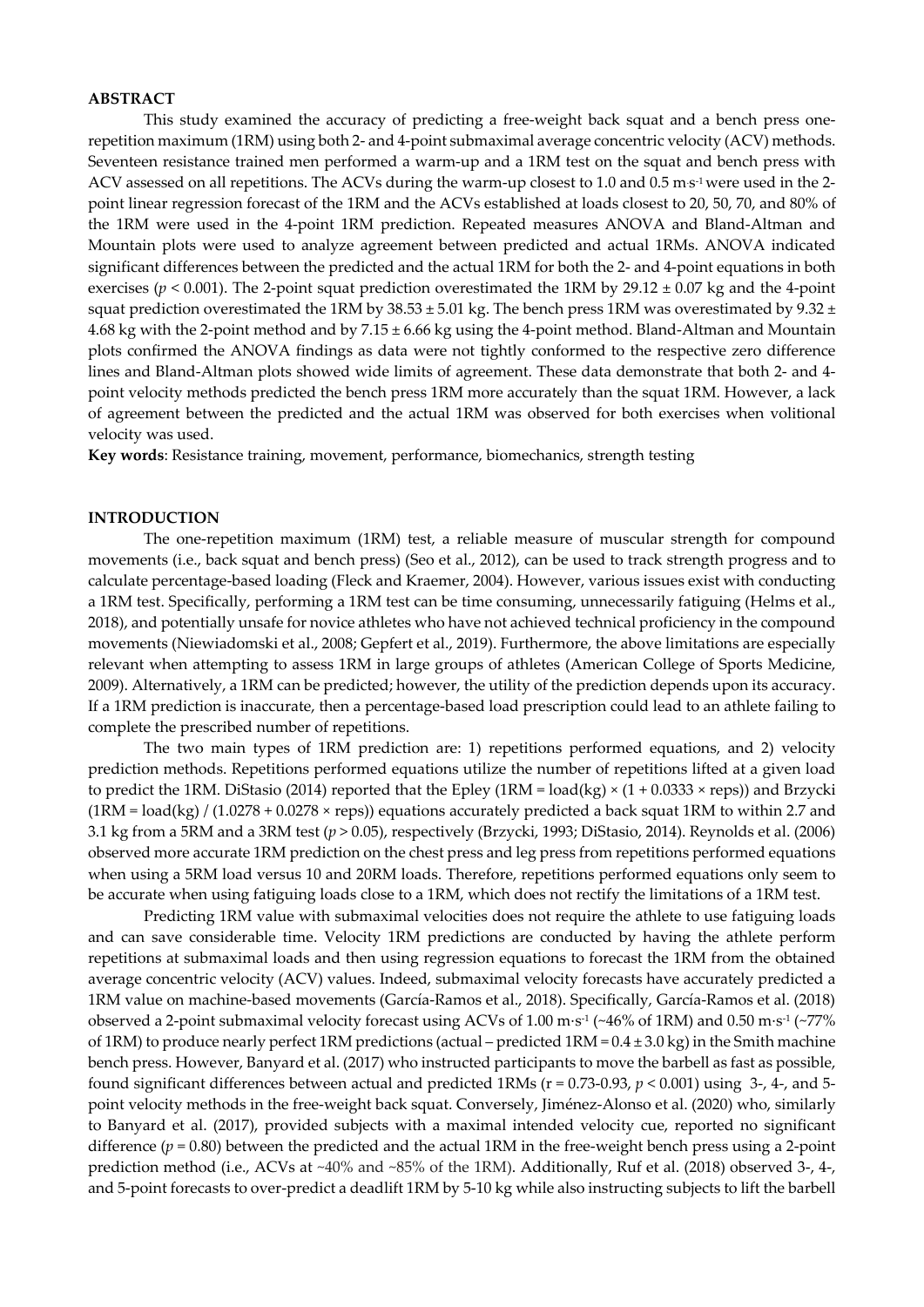with maximal effort. Although using submaximal ACV to predict a 1RM can rectify the limitations of a 1RM test, there is currently a lack of consistency between studies in terms of both methodology and prediction accuracy, and results are equivocal on free-weight barbell exercises. Since recent data (García-Ramos et al., 2018) have shown 2- and 4-point equations to accurately predict a squat and a bench press 1RM, those equations warrant further investigation.

Additionally, studies utilizing the Smith machine (García-Ramos et al., 2018) or machine-based exercises have typically included cues instructing participants to move the barbell with maximal effort (Pérez-Castilla et al., 2019). Thus, it is crucial to examine the accuracy of submaximal velocity to predict a 1RM on free-weight exercises without a maximal effort cue to increase ecological validity of the prediction. Therefore, the purpose of this study was to assess the accuracy of using both 2- and 4-point velocity forecasts to predict a 1RM in the free-weight back squat and bench press in well-trained men. We hypothesized that both methods would accurately predict the 1RM.

### **METHODS**

#### *Participants*

Seventeen males between the ages of 18-40 participated in the study (Table 1). For inclusion, participants must have trained the back squat and bench press for  $\geq$  years and had a 1RM squat of  $\geq$ 1.5 times body mass, and a 1RM bench press of ≥1.25 times body mass as determined by a physical activity questionnaire. Furthermore, participants who had contraindications to exercise (i.e., heart disease, hypertension, diabetes, etc.) as determined via a health history questionnaire were excluded. Participants provided written consent prior to participation. This study was performed in accordance with the ethical standards of the Helsinki Declaration and the University's Institutional Review Board approved this investigation.

#### *Design and Procedures*

Participants reported to the laboratory on one day and performed a 5-min dynamic warm-up followed by a squat-specific warm-up and a squat 1RM test. Following squat 1RM testing, participants were given 10 min of rest before performing a bench press-specific warm-up and a bench press 1RM test. All 1RM testing was performed in accordance with previously validated procedures (Zourdos et al., 2016). On every warm-up and every 1RM attempt, ACV (m·s·1) was recorded. Submaximal ACV values were used to predict a 1RM with 2- and 4-point equations. Subsequently, the 1RM predictions and the actual 1RM were compared to determine the accuracy of the prediction methods.

#### *Measures*

#### *Anthropometric Assessments*

Total body mass (kg) was assessed by a calibrated digital scale (Mettler-Toledo, Columbus, Ohio, USA) and each participant's height (cm) was measured via a wall-mounted stadiometer (SECA, Hamburg, Germany). The body fat content was estimated using the average sum of two skinfold thickness measurements acquired from three sites (chest, abdomen, anterior thigh) (Jackson and Pollock, 1978). If any measurement was >2 mm different than the previous measure, a third thickness was taken and the closest two were averaged. The Jackson and Pollock equation (Jackson and Pollock, 1978) was used to estimate the body fat percentage and the same investigator took all measurements.

### *Back Squat and Bench Press Technique*

The back squat and bench press were performed in accordance with International Powerlifting Federation standards (International Powerlifting Federation, 2019). For the squat, participants stood straight with the hips and knees locked, and the barbell placed across the upper back/shoulders. Upon the investigator's command of "squat" participants descended until the hip joint was below the top of the knee. Then, participants volitionally returned to the starting position. A "rack" command was then issued to rerack the barbell. Participants were given no other commands to increase ecological validity. During the bench press, participants laid supine on a weight-bench, maintaining five points of contact (head, buttocks, and both shoulders on the bench, and both feet flat). Participants removed the barbell from the rack and held it with arms extended. Investigators issued a "start" command upon which participants lowered the barbell until it contacted the chest and was then pressed upwards until the arms were fully extended. A "rack" command was then issued to re-rack the barbell.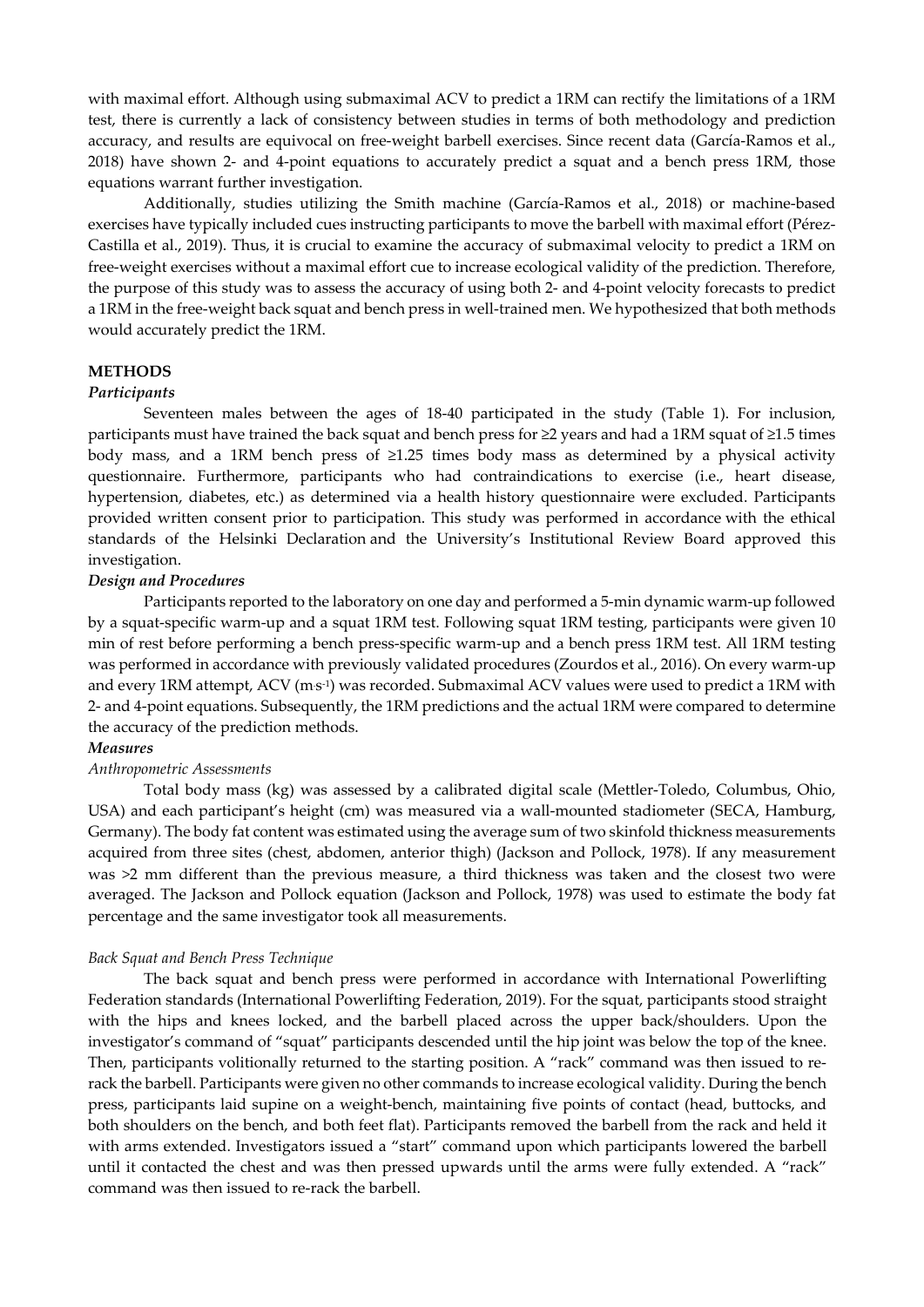#### *One Repetition Maximum (1RM) Testing*

All 1RM testing was performed in accordance with previously validated procedures (Zourdos et al., 2016). Specifically, all participants first completed a 5-min dynamic warm-up followed by a squat-specific warm-up consisting of as many repetitions as desired with an empty barbell. Next, participants performed 5 repetitions with 20% of their estimated 1RM, followed by 50% for 3 repetitions, 70% for 2 repetitions, and 80% of 1RM for 1 repetition. Following the 80% of the estimated 1RM warm-up, participants were given 3-5 min of rest before a final warm-up at a load determined by the investigators (between 85-90% of the estimated 1RM). Following the final warm-up, participants took 5-7 min of rest while the investigators determined the load for the first 1RM attempt. The load was increased on each subsequent attempt until a 1RM was reached and 5-7 min of rest were given between each attempt. On every warm-up and 1RM attempt repetitions in the reservebased rating of perceived exertion (RPE) (Zourdos et al., 2016) and ACV were collected to aid in attempt selection. Following 1RM testing on the back squat, a 10-min rest interval was given and then an identical protocol followed for the bench press. Both the eccentric and concentric movement tempos were volitional as a volitional or a preferred tempo has been shown to maximize 1RM performance (Wilk et al., 2020). A 1RM was accepted as valid if one of three conditions was met: (a) a participant reported a "10" on the RPE scale and the investigators determined an additional attempt with an increased load would be unsuccessful, (b) a participant reported a "9.5" RPE and then proceeded to the subsequent attempt with a load increase of 2.5 kg or less, and (c) a participant reported an RPE of 9 and failed the subsequent attempt with a load increase of 5 kg or less. Finally, Eleiko barbells and lifting discs (Chicago, Ill., USA) calibrated to the nearest 0.25 kg were used for all 1RM testing.

#### *Velocity Assessment*

The Open Barbell System Version 3 (OBS3) (Squats & Science, New York, N.Y., USA) is a linear position transducer and was used to assess velocity during all warm-up and 1RM attempts. The OBS3 has a velocity sensor and a display unit. The OBS3 was set on the floor to the right side of the participant and attached to the barbell using a Velcro strap, via a cord, just inside the "sleeve". The OBS3 has been previously validated for ACV (Goldsmith et al., 2019).

#### *One-Repetition Maximum (1RM) Prediction*

The 1RM was predicted using both 2-point (2 submaximal ACV values) and 4-point (4 submaximal ACV values) velocity methods. For the 2-point method, the ACV values in the warm-up closest to 1.0 m⋅s<sup>-1</sup> (±  $0.1$  m⋅s<sup>-1</sup>) and  $0.50$  m⋅s<sup>-1</sup> (±  $0.1$  m⋅s<sup>-1</sup>) were utilized in the analysis of the 2-point as previously described (García-Ramos et al., 2018). For the 4-point method, ACV values were back-calculated to find that closest to 20, 50, 70, and 80% of the 1RM similarly to previous procedures (Banyard et al., 2017). When more than one repetition was performed during a warm-up set (i.e., 20 and 50% of 1RM), the fastest ACV value was used. To predict the 1RM, each participant's extracted ACVs were entered into Microsoft Excel (Microsoft Corporation, Redmond, W.A., USA) alongside the corresponding load lifted. Next, individualized linear regression forecasts predicted the ACV for any subsequent load entered into the spreadsheet. The load which then corresponded to the ACV value that was recorded during the actual 1RM was designated as the predicted 1RM for each individual regression equation. A linear regression forecast was used as recent data observed a 4-point linear regression forecast to predict a bench press 1RM more accurately than a 4-point polynomial method and 2-point linear and polynomial 1RM predictions were similar (Janicijevic et al., 2021). Furthermore, the velocity-load relationship is remarkably linear (Helms et al., 2016; Zourdos et al., 2016).

# *Statistical Analysis*

The agreement between the predicted and actual 1RMs was evaluated using multiple graphical representations, Bland-Altman plots (Bland and Altman, 1986) and folded empirical cumulative distribution plots (mountain plots) (Krouwer and Monti, 1995; Monti, 1995). Furthermore, a one-way repeated measures analysis of variance (ANOVA), intraclass correlation coefficients (ICCs) and their associated 95% confidence intervals (CIs) (based on a single-rater, absolute agreement, two-way mixed-effects model) (Koo and Li, 2016), and standard error of measurement (SEM) were used to compare the predicted and actual 1RM values. Paired *t*-tests were used for multiple comparison purposes. A Pearson's product moment correlation was used to determine the relationship between the predicted and actual 1RMs. To determine the magnitude of difference between predicted and actual 1RMs, Hedges g effect sizes (ES) were calculated as ES = [(1RM mean – 2-point mean)/ SDpooled] and ES = [(1RM mean – 4-point mean)/ SDpooled], then a small sample size correction was used (Hedges, 2016). The ES magnitudes were interpreted in accordance with Cohen (1988). MATLAB (MathWorks,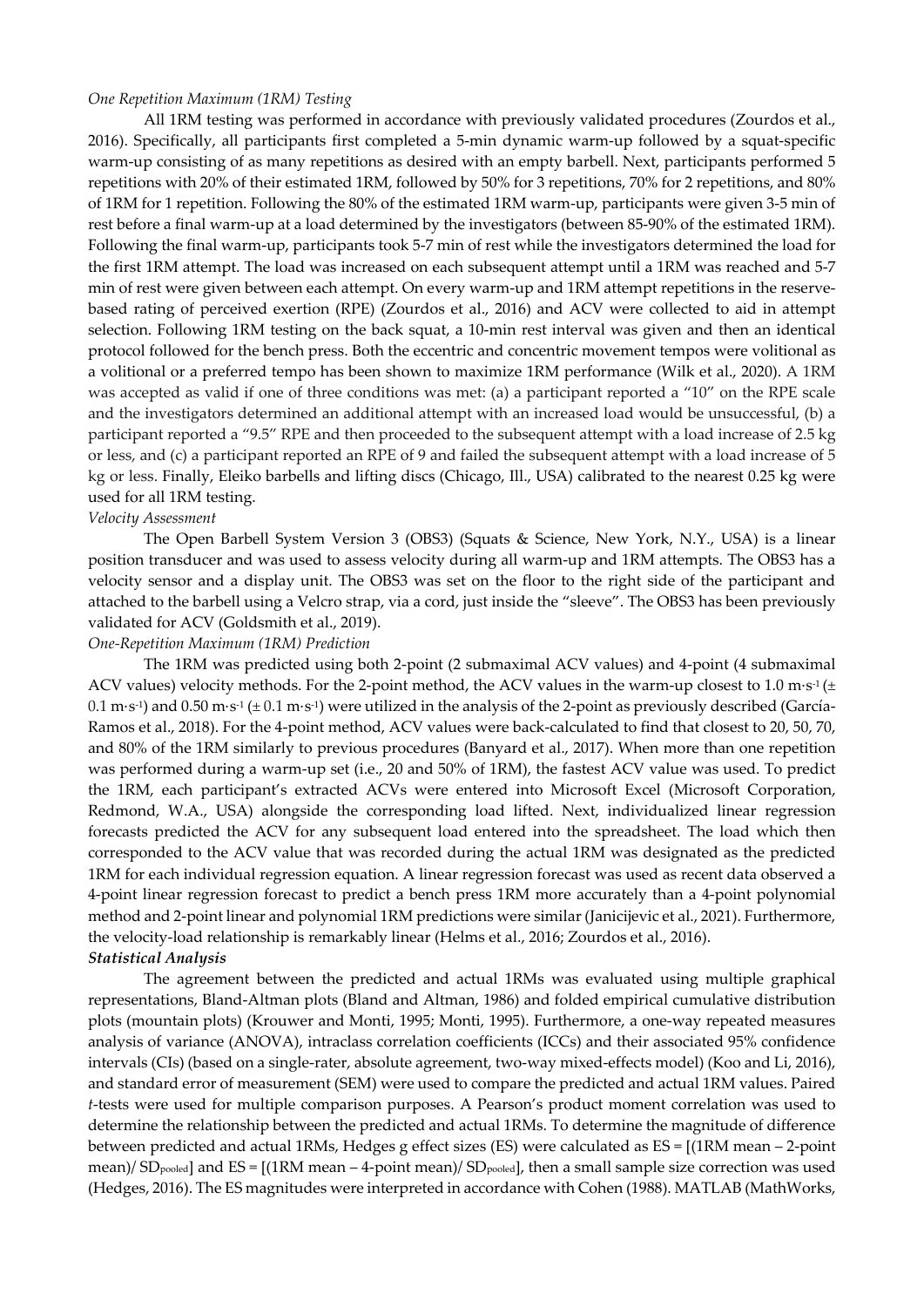Inc., Natic, MA. USA) was used to conduct the ANOVA, calculate the ICCs, and to produce the Bland-Altman and Mountain plots. Microsoft Excel was used to conduct the linear regression forecasts. Interpretation of the ICCs was based on the following: <0.5 poor, 0.5-0.75 moderate, 0.75-0.90 good, and >0.90 excellent agreement (Koo and Li, 2016). The SEM was calculated as: SEM = SD $\times$   $\sqrt{1}$  – ICC. Significance for the ANOVA was set at  $p \le 0.05$ .

## **RESULTS**

# **Actual Average Concentric Velocity (ACV) Values**

Data for one participant were unusable for the 4-point prediction in the bench press, therefore, 17 participants were included in the squat predictions and 2-point bench press predictions, while 16 participants were included in the 4-point bench press prediction. The means of the ACVs entered into both the 2-point and 4-point equations and the corresponding percentages of 1RM are presented in Table 2.

# **One-Way Repeated Measures Analysis of Variance**

The actual 1RM and predicted 1RM values are presented in Table 3. The ANOVA demonstrated a significant main effect ( $p < 0.001$ ) for both the squat and the bench press. Furthermore, post-hoc analysis revealed that for the squat and the bench press, both the 2-point ( $p < 0.001$ ) and 4-point ( $p < 0.001$ ) predictions were significantly different from the actual 1RM. Compared to the actual 1RM, the 2- and 4-point squat predictions overestimated 1RM value by 18.54% and 23.82%, respectively. For the bench press, the 2- and 4 point predictions were 8.15% and 6.30% different from the actual 1RM, respectively. The 2- and 4-point squat predictions were significantly different from each other (*p* = 0.005), however, the 2- and 4-point bench press predictions were not significantly different  $(p = 0.18)$ . Specific values for the predictions are displayed in Table 3.

# **Standard Error of Measurement**

The SEM values were high in both the 2- and 4-point equations for both the squat (9.15, 10.42) and the bench press (7.14, 7.76), indicating low consistency and inaccurate predictions for both methods. However, the data indicated slightly more accurate predictions in the bench press versus the squat for both prediction methods.

## **Intraclass Correlation Coefficients**

The ICCs and associated 95% confidence intervals are presented in Table 3. The ICCs for the 2-point (0.73) and 4-point (0.61) squat analyses suggest moderate agreement. In the bench press, the 2-point (0.87) and 4-point (0.89) ICCs suggest good agreement. However, the 95% confidence interval range for the ICCs was very large for both the 2-point (-0.0672-0.9341) and 4-point (-0.0891-0.8865) squat predictions suggesting low 1RM prediction consistency. Like SEM, the ICC 95% confidence intervals suggest that bench press predictions were more accurate than squat preictions; however, 95% CI ranges were still wide for the bench press.

# **Bland-Altman Plots**

All plots (Figure 1ABCD) show a large mean bias with wide limits of agreement, suggesting poor agreement between the predicted 1RMs for both prediction methods and in both exercises. Furthermore, the Bland-Altman plots demonstrate that both methods overpredicted 1RM value for most participants.

# **Mountain Plots**

A Folded Empirical Cumulative Distribution plot, or a Mountain plot (Krouwer and Monti, 1995; Monti, 1995), is an Empirical Cumulative Distribution Plot that flips downwards halfway through the percentile ranks, hence the name "Mountain plot". Mountain plots are included in addition to the Bland-Altman plots as these plots have been used in recent applied physiology literature to assess agreement (Goldsmith et al., 2019b; Kasovic et al., 2021) and previous data have recommended the two methods of agreement be used to verify results (Scott et al., 2003). A Mountain plot presents a clear visual representation of agreement or lack thereof between two measures. In the current Mountain plots (Figure 2AB) the data are "shifted" far to the right of the zero-difference line demonstrating that both the 2- and 4-point methods had poor agreement with the actual 1RM. The plot would demonstrate good agreement if the data were tightly conformed to the zero-difference. Additionally, all mountain plots have long tails, which further suggests inaccurate prediction. Similar to all other statistical measures, the plots are closer to the zero-difference line for the bench press versus the squat, demonstrating that the prediction equations were more accurate in the bench press.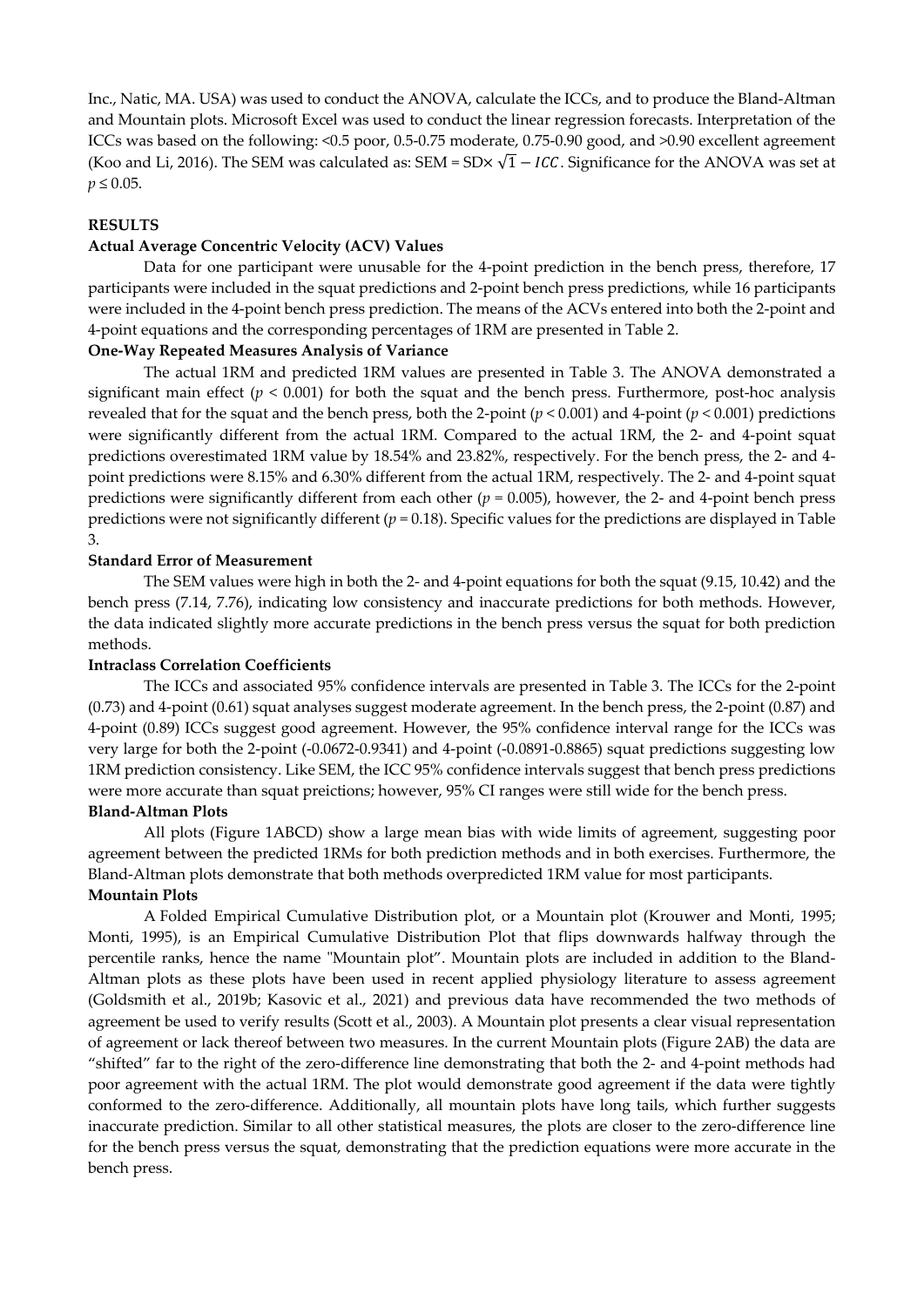### **DISCUSSION**

The main findings of this study were in contrast with our hypotheses. Specifically, ANOVA revealed a significant difference between both prediction equations and the actual 1RM. Additionally, visual representations of both the Bland-Altman and Mountain plots reveal substantial disagreement between all predicted and actual 1RMs. Therefore, based upon these findings, submaximal velocity should not be used to predict free-weight squat and bench press 1RM values.

Our findings are in agreement with both Banyard et al. (2017) and Ruf et al. (2018) who observed that 3-, 4- and 5-point individual linear regression forecasts using velocities obtained from 20-90% did not accurately predict 1RM value ( $p < 0.001$ ) in the free-weight back squat and deadlift, respectively. Specifically, in the Banyard et al.'s (2017) study, the 5-point equation which used ACV up to 90% of the 1RM, overpredicted the 1RM by 19.4 kg, while the 4-point and 3-point equations overpredicted the 1RM by 22.0 kg and 29.6 kg, respectively. Similarly, Ruf et al. (2018) observed that deadlift 1RM value was predicted in trained men within 9.1-13.7 kg. The present study observed the 4-point method to overpredict squat 1RM value by 38.53 kg and the 2-point equation to overpredict squat 1RM value by 29.12 kg. Despite the nearly perfect linear relationship between ACV and the load (Helms et al., 2016; Zourdos et al., 2016), it seems that using a linear equation with submaximal ACV significantly overpredicts back squat and deadlift 1RMs.

In contrast with the present study, García-Ramos et al. (2018) and Jiménez-Alonso et al. (2020) observed 2-point submaximal velocity equations in men with ≥1.5 years of training experience to accurately predict 1RM value in the Smith machine bench press and free-weight bench press, respectively. Specifically, García-Ramos et al. (2018) found a 2-point equation using ACVs of 1.00 m·s<sup>-1</sup> (~50% of 1RM) and 0.50 m·s<sup>-1</sup> (~80% of 1RM), to accurately predict the Smith machine bench press 1RM with accuracy of <1 kg (0.4  $\pm$  3.0 kg) in trained men. Furthermore, Jiménez-Alonso et al. (2020) observed that both 4-point (40, 55, 70, and 85% of 1RM) and 2-point (40 and 85% of 1RM) equations could accurately predict 1RM value in the free-weight bench press. Jimenez-Alonso et al. (2020) also had participants perform 2 repetitions at each submaximal velocity, except for 85% of the 1RM, under two different conditions to predict 1RM value. In one condition, Jiménez-Alonso et al. (2020) provided participants with knowledge of their velocity immediately following each repetition, while no velocity feedback was given in the other condition. When velocity feedback was given, Jiménez-Alonso and colleagues (2020) observed improved bench press 1RM predictions and faster ACVs at submaximal intensities. Importantly, García-Ramos et al. (2018) and Jiménez-Alonso et al. (2020) instructed participants to perform each repetition at "maximal intended velocity", while no such instruction was given in the present study in an effort to increase ecological validity. The absence of a maximal effort cue in the present study, by design, provides a meaningful comparison with another recent study that did utilize the maximal effort cue with well-trained males in the back squat. Thompson and colleagues (2021) found that a mixed exercise (jump squats and back squats) quadratic prediction equation was able to predict 1RM value within  $\pm$  3 kg, further supporting that providing a maximal intended velocity cue may be necessary for submaximal velocity to accurately predict 1RM value in various exercises (Thompson et al., 2021).

Another reason for the lack of agreement between actual and predicted 1RMs in the present study compared to some previous literature could be the usage of free-weight exercise as opposed to single-joint machine-based movements (Balsalobre-Fernández et al., 2019). In addition to submaximal velocity (2-point equation) accurately predicting Smith Machine bench press 1RM value (García-Ramos et al., 2018), there are other positive machine-based predictions. Indeed, Perez-Castilla et al. (2019) observed 2- and 4-point submaximal velocity linear equations to predict 1RM value in the machine lat-pulldown and seated cable row to a statistically accurate degree (*p* > 0.05, absolute error ~2-4 kg), which included Bland-Altman plots with low limits of agreement and data tightly conformed to the true zero line.

It is also possible that the accuracy of submaximal velocity predictions of 1RM on free-weight exercise is exercise-specific. Jiménez-Alonso et al. (2020) did find submaximal velocity to accurately predict the bench press 1RM and although the bench press 1RM was significantly overpredicted in the present study, it is worth noting that bench press predictions did have better agreement with the actual 1RM than the squat, based upon visual inspection of the Bland-Altman and Mountain plots for both the 2- and 4-point equations. Although the back squat, bench press, and deadlift all have very strong (r > 0.90) load-velocity relationships throughout a spectrum of loads (Helms et al., 2016), the squat and deadlift have prolonged "sticking regions" compared to the bench press (Kompf and Arandjelović, 2017), which may cause the load-velocity relationship to become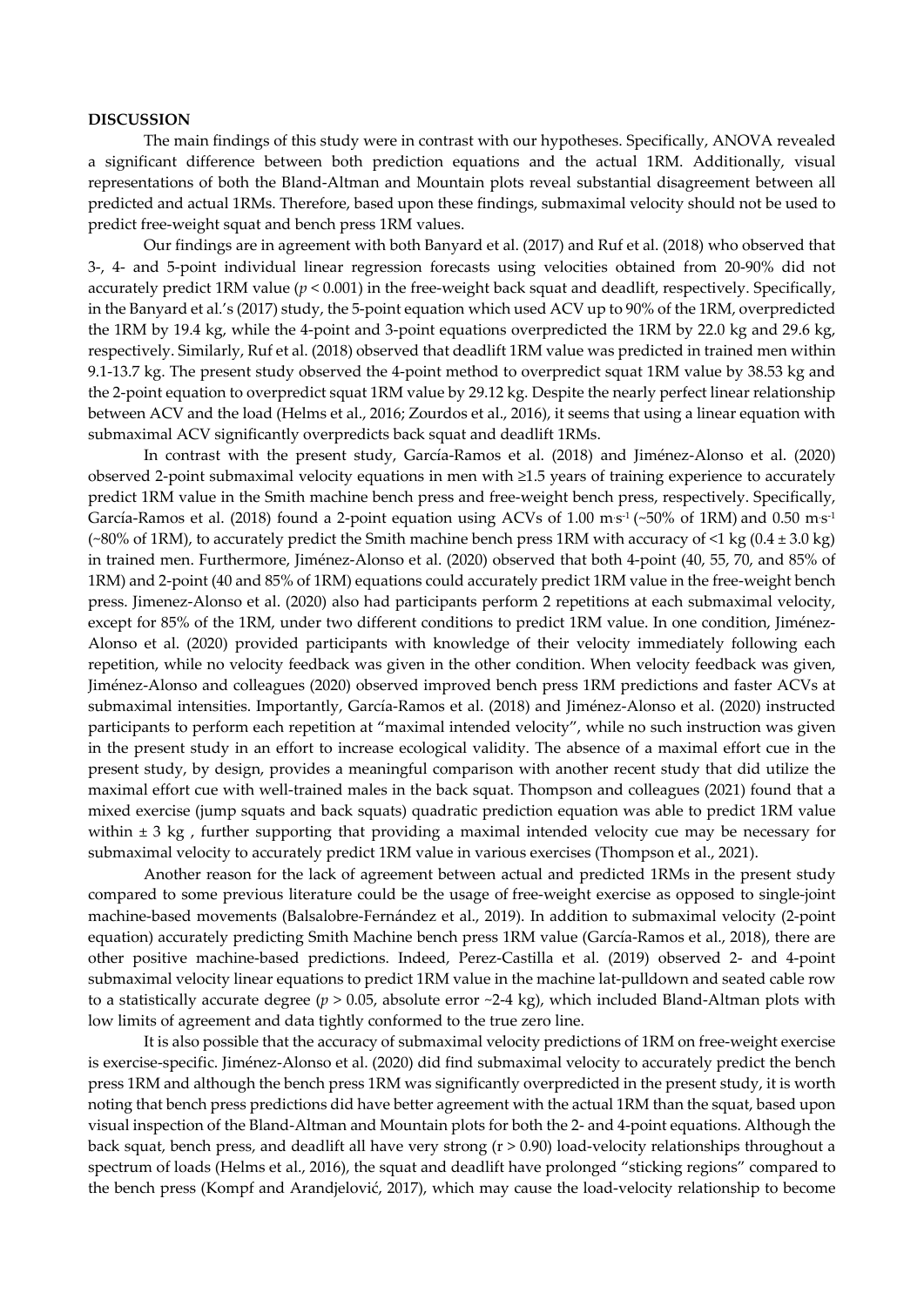curvilinear, compromising the ability of velocity to predict 1RM value in the squat and deadlift. In agreement with previous data, the present study also found bench press 1RM predictions to be more accurate than squat predictions further suggesting that the accuracy of velocity predictions of 1RM may be exercise specific.

Despite the inaccurate 1RM predictions in the present study, it is worth noting that the predictions for the strongest participant in the study were particularly accurate. The strongest participant had 7 years of training experience with a back squat of 2.33 x body mass and a bench press of 1.55 x body mass. This individual's squat was predicted within 2 kg (2-point equation) and his bench press was predicted within 2.5 kg (4-point). While no conclusions can be drawn from one participant, it has been previously observed that stronger load-velocity relationships exist in trained lifters versus novice ones (Zourdos et al., 2016); thus, future research should further examine the role of training status to influence the accuracy of submaximal velocity 1RM predictions.

Various limitations existed in the present study. First, only well-trained, young men were tested and only the back squat and bench press were examined. Therefore, caution should be used when extrapolating these findings to other population samples and exercises. Furthermore, it is possible that using different percentages of 1RM or ACV values in the regression equations could have resulted in more accurate 1RM predictions; however, if regression equations are accurate but use high absolute percentages (i.e., 90% of 1RM), then that would not rectify the limitations of a 1RM test. Additionally, as previously discussed, data have demonstrated more accurate 1RM predictions when maximal velocity cues and velocity feedback were given in the bench press (Jiménez-Alonso et al., 2020); thus, future research should examine the effect of immediate velocity feedback on 1RM predictions in the free-weight back squat. However, we wish to highlight that in practice, trainees and athletes often do not perform each repetition with maximal effort; therefore, the presently reviewed study provides valuable insight for practitioners looking to predict 1RM from submaximal velocity.

### **CONCLUSIONS**

In summary, the results of this study demonstrate that linear regression forecasts using 2- and 4-point submaximal velocity methods provide inaccurate 1RM predictions for the back squat and the bench press. As previously noted, the present findings are in agreement with two previous studies showing 1RM predictions to be inaccurate in free-weight exercises (Banyard et al., 2017; Ruf et al., 2018). However, the present data are in disagreement with a recent investigation that observed submaximal velocity to accurately predict 1RM in the free-weight bench press (Jiménez-Alonso et al., 2020). It seems likely that the disparate findings between the free-weight barbell studies are due to one of two factors in Jiménez-Alonso et al. (2020), which were not used in the present study: 1) a maximal intended velocity cue, and 2) immediate velocity feedback. Therefore, based upon the current data, we recommend that athletes who wish to predict 1RM from submaximal velocities perform 2 single repetition sets of maximally intended velocity at the submaximal loads and use the higher velocity in the 1RM forecast. While submaximal velocity prediction may be attractive to coaches and athletes since it is both less fatiguing and time consuming than performing a true 1RM, based upon the present findings we advise against using this prediction to inform training decisions. For example, if a 1RM is predicted at the beginning of a training session and used to calculate daily loads, this could be significantly inaccurate. Specifically, using the present data, if a squat 1RM is predicted as 180 kg, then 3 sets of 5 repetitions at 145 kg (~80% of 1RM) might be programmed. However, based on the present data, that 1RM prediction could be overestimated by ~30 kg; thus, the prescribed load could be as much as ~97% of the 1RM almost certainly resulting in failure to complete the training prescription. Ultimately, based on the totality of the literature, submaximal velocity cannot be recommended to accurately predict 1RM value in the free-weight barbell movements.

#### **References**

American College of Sports Medicine. (2009). American College of Sports Medicine position stand. Progression models in resistance training for healthy adults. *Medicine and Science in Sports and Exercise*, *41*(3), 687– 708. https://doi.org/10.1249/MSS.0b013e3181915670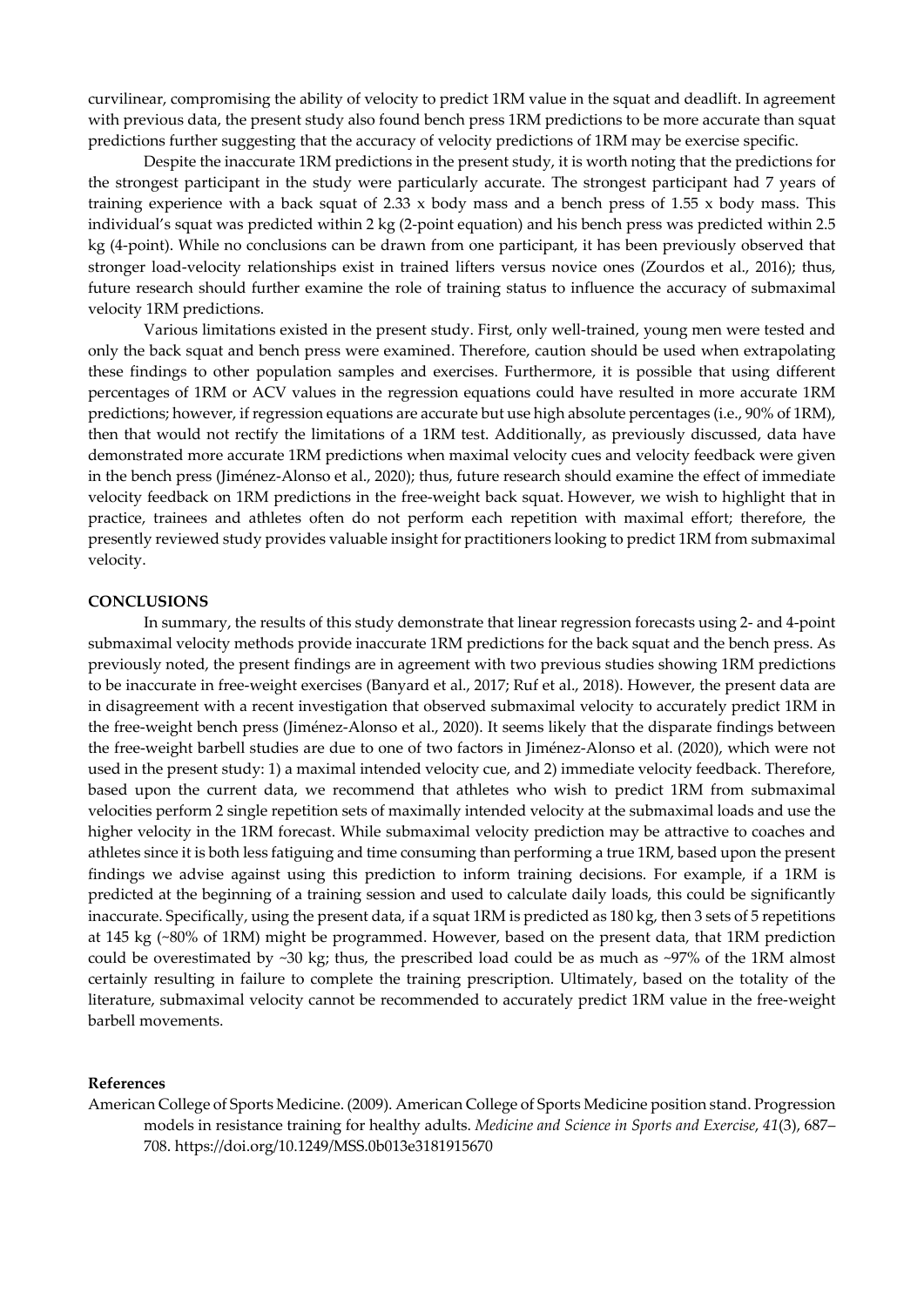- Balsalobre-Fernández, C., Cardiel-García, M., & Jiménez, S. L. (2019). Bilateral and unilateral load-velocity profiling in a machine-based, single-joint, lower body exercise. *PloS One*, *14*(9), e0222632. https://doi.org/10.1371/journal.pone.0222632
- Banyard, H. G., Nosaka, K., & Haff, G. G. (2017). Reliability and Validity of the Load–Velocity Relationship to Predict the 1RM Back Squat: *Journal of Strength and Conditioning Research*, *31*(7), 1897–1904. https://doi.org/10.1519/JSC.0000000000001657
- Bland, J. M., & Altman, D. (1986). Statistical methods for assessing agreement between two methods of clinical measurement. *The Lancet*, *327*(8476), 307–310. https://doi.org/10.1016/S0140-6736(86)90837-8
- Brzycki, M. (1993). Strength Testing—Predicting a One-Rep Max from Reps-to-Fatigue. *Journal of Physical Education, Recreation & Dance*, *64*(1), 88–90. https://doi.org/10.1080/07303084.1993.10606684
- Cohen, J. (1988). *Statistical power analysis for the behavioral sciences* (2nd ed). L. Erlbaum Associates.
- DiStasio, T. J. (2014). *Validation of the Brzycki and Epley Equations for the 1 Repetition Maximum Back Squat Test in Division I College Football Players*. 40.
- Fleck, S. J., & Kraemer, W. J. (2004). *Designing resistance training programs* (3rd ed). Human Kinetics.
- García-Ramos, A., Haff, G. G., Pestaña-Melero, F. L., Pérez-Castilla, A., Rojas, F. J., Balsalobre-Fernández, C., & Jaric, S. (2018). Feasibility of the 2-Point Method for Determining the 1-Repetition Maximum in the Bench Press Exercise. *International Journal of Sports Physiology and Performance*, *13*(4), 474–481. https://doi.org/10.1123/ijspp.2017-0374
- Gepfert, M, Krzysztofik, M, Filip, A, Mostowik, A, Lulińska, A, Wojdała, G, Drozd, M, Wilk, M. (2019). Effect of grip width on exercise volume in bench press with a controlled movement tempo in women. *Baltic Journal of Health and Physical Activity*, 11(3), 11-18. doi:10.29359/BJHPA.11.3.02
- Goldsmith, J. A., Trepeck, C., Halle, J. L., Mendez, K. M., Klemp, A., Cooke, D. M., Haischer, M. H., Byrnes, R. K., Zoeller, R. F., Whitehurst, M., & Zourdos, M. C. (2019a). Validity of the Open Barbell and Tendo Weightlifting Analyzer Systems Versus the Optotrak Certus 3D Motion-Capture System for Barbell Velocity. *International Journal of Sports Physiology and Performance*, *14*(4), 540–543. https://doi.org/10.1123/ijspp.2018-0684
- Goldsmith, J. A., Trepeck, C., Halle, J. L., Mendez, K. M., Klemp, A., Cooke, D. M., Haischer, M. H., Byrnes, R. K., Zoeller, R. F., Whitehurst, M., & Zourdos, M. C. (2019b). Validity of the Open Barbell and Tendo Weightlifting Analyzer Systems Versus the Optotrak Certus 3D Motion-Capture System for Barbell Velocity. *International Journal of Sports Physiology and Performance*, *14*(4), 540–543. https://doi.org/10.1123/ijspp.2018-0684
- Hedges, L. V. (2016). Distribution Theory for Glass's Estimator of Effect size and Related Estimators: *Journal of Educational Statistics*. https://doi.org/10.3102/10769986006002107
- Helms, E. R., Byrnes, R. K., Cooke, D. M., Haischer, M. H., Carzoli, J. P., Johnson, T. K., Cross, M. R., Cronin, J. B., Storey, A. G., & Zourdos, M. C. (2018). RPE vs. Percentage 1RM Loading in Periodized Programs Matched for Sets and Repetitions. *Frontiers in Physiology*, *9*. https://doi.org/10.3389/fphys.2018.00247
- Helms, E., Storey, A., Cross, M., Brown, S., Lenetsky, S., Ramsay, H., Dillen, C., & Zourdos, M. (2016). RPE and Velocity Relationships for the Back Squat, Bench Press, and Deadlift in Powerlifters. *Journal of Strength and Conditioning Research*, *31*, 1. https://doi.org/10.1519/JSC.0000000000001517
- International Powerlifting Federation. (n.d.). *International Powerlifting Federation Technical Rules 2019*. http://www.powerlifting-ipf.com/rules/technical-rules.html.
- Jackson, A. S., & Pollock, M. L. (1978). Generalized equations for predicting body density of men. *The British Journal of Nutrition*, *40*(3), 497–504. https://doi.org/10.1079/bjn19780152
- Janicijevic, D., Jukic, I., Weakley, J., & García-Ramos, A. (2021). Bench Press 1-Repetition Maximum Estimation Through the Individualized Load-Velocity Relationship: Comparison of Different Regression Models and Minimal Velocity Thresholds. *International Journal of Sports Physiology and Performance*, 1–8. https://doi.org/10.1123/ijspp.2020-0312
- Jiménez-Alonso, A., García Ramos, A., Cepero, M., Miras-Moreno, S., Rojas, F., & Pérez Castilla, A. (2020). Velocity Performance Feedback During the Free-Weight Bench Press Testing Procedure: An Effective Strategy to Increase the Reliability and One Repetition Maximum Accuracy Prediction. *The Journal of Strength and Conditioning Research*.
- Kasovic, J., Martin, B., Carzoli, J. P., Zourdos, M. C., & Fahs, C. A. (2021). Agreement Between the Iron Path App and a Linear Position Transducer for Measuring Average Concentric Velocity and Range of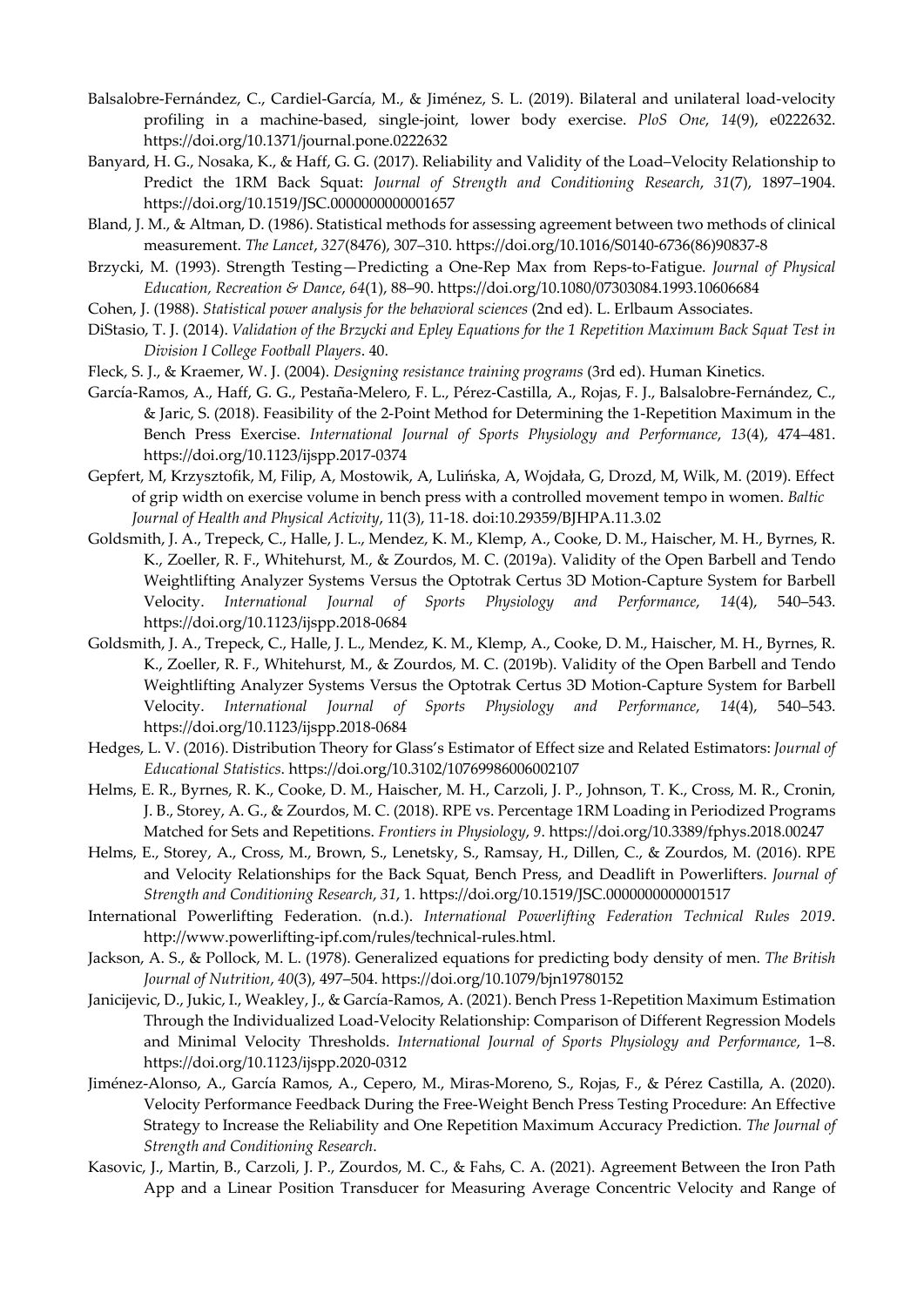Motion of Barbell Exercises. *Journal of Strength and Conditioning Research*, *35*(1), S95–S101. https://doi.org/10.1519/JSC.0000000000003574

- Kompf, J., & Arandjelović, O. (2017). The Sticking Point in the Bench Press, the Squat, and the Deadlift: Similarities and Differences, and Their Significance for Research and Practice. *Sports Medicine (Auckland, N.Z.)*, *47*(4), 631–640. https://doi.org/10.1007/s40279-016-0615-9
- Koo, T. K., & Li, M. Y. (2016). A Guideline of Selecting and Reporting Intraclass Correlation Coefficients for Reliability Research. *Journal of Chiropractic Medicine*, *15*(2), 155–163. https://doi.org/10.1016/j.jcm.2016.02.012
- Krouwer, J. S., & Monti, K. L. (1995). A simple, graphical method to evaluate laboratory assays. *European Journal of Clinical Chemistry and Clinical Biochemistry: Journal of the Forum of European Clinical Chemistry Societies*, *33*(8), 525–527.
- Monti, K. L. (1995). Folded Empirical Distribution Function Curves—Mountain Plots. *The American Statistician*, *49*(4), 342–345. https://doi.org/10.1080/00031305.1995.10476179
- Niewiadomski, W., Laskowska, D., Gąsiorowska, A., Cybulski, G., Strasz, A., & Langfort, J. (2008). Determination and Prediction of One Repetition Maximum (1RM): Safety Considerations. *Journal of Human Kinetics*, *19*(1), 109–120. https://doi.org/10.2478/v10078-008-0008-8
- Pérez-Castilla, A., Suzovic, D., Domanovic, A., Fernandes, J. F. T., & García-Ramos, A. (2019). Validity of Different Velocity-Based Methods and Repetitions-to-Failure Equations for Predicting the 1 Repetition Maximum During 2 Upper-Body Pulling Exercises: *Journal of Strength and Conditioning Research*, 1. https://doi.org/10.1519/JSC.0000000000003076
- Reynolds, J. M., Gordon, T. J., & Robergs, R. A. (2006). Prediction of One Repetition Maximum Strength From Multiple Repetition Maximum Testing and Anthropometry. *The Journal of Strength and Conditioning Research*, *20*(3), 584. https://doi.org/10.1519/R-15304.1
- Ruf, L., Chéry, C., & Taylor, K.-L. (2018). Validity and Reliability of the Load-Velocity Relationship to Predict the One-Repetition Maximum in Deadlift. *Journal of Strength and Conditioning Research*, *32*(3), 681–689. https://doi.org/10.1519/JSC.0000000000002369
- Scott, L. E., Galpin, J. S., & Glencross, D. K. (2003). Multiple method comparison: Statistical model using percentage similarity. *Cytometry Part B: Clinical Cytometry*, *54B*(1), 46–53. https://doi.org/10.1002/cyto.b.10016
- Seo, D.-I., Kim, E., Fahs, C. A., Rossow, L., Young, K., Ferguson, S. L., Thiebaud, R., Sherk, V. D., Loenneke, J. P., Kim, D., Lee, M.-K., Choi, K.-H., Bemben, D. A., Bemben, M. G., & So, W.-Y. (2012). Reliability of the one-repetition maximum test based on muscle group and gender. *Journal of Sports Science & Medicine*, *11*(2), 221–225.
- Thompson, S. W., Rogerson, D., Ruddock, A., Greig, L., Dorrell, H. F., & Barnes, A. (2021). A Novel Approach to 1RM Prediction Using the Load-Velocity Profile: A Comparison of Models. *Sports*, *9*(7), 88. https://doi.org/10.3390/sports9070088
- Wilk, M., Golas, A., Zmijewski, P., Krzysztofik, M., Filip, A., Coso, J. D., & Tufano, J. J. (2020). The Effects of the Movement Tempo on the One-Repetition Maximum Bench Press Results. *Journal of Human Kinetics*, *72*, 151–159. https://doi.org/10.2478/hukin-2020-0001
- Zourdos, M. C., Klemp, A., Dolan, C., Quiles, J. M., Schau, K. A., Jo, E., Helms, E., Esgro, B., Duncan, S., Garcia Merino, S., & Blanco, R. (2016). Novel Resistance Training-Specific Rating of Perceived Exertion Scale Measuring Repetitions in Reserve. *Journal of Strength and Conditioning Research*, *30*(1), 267–275. https://doi.org/10.1519/JSC.0000000000001049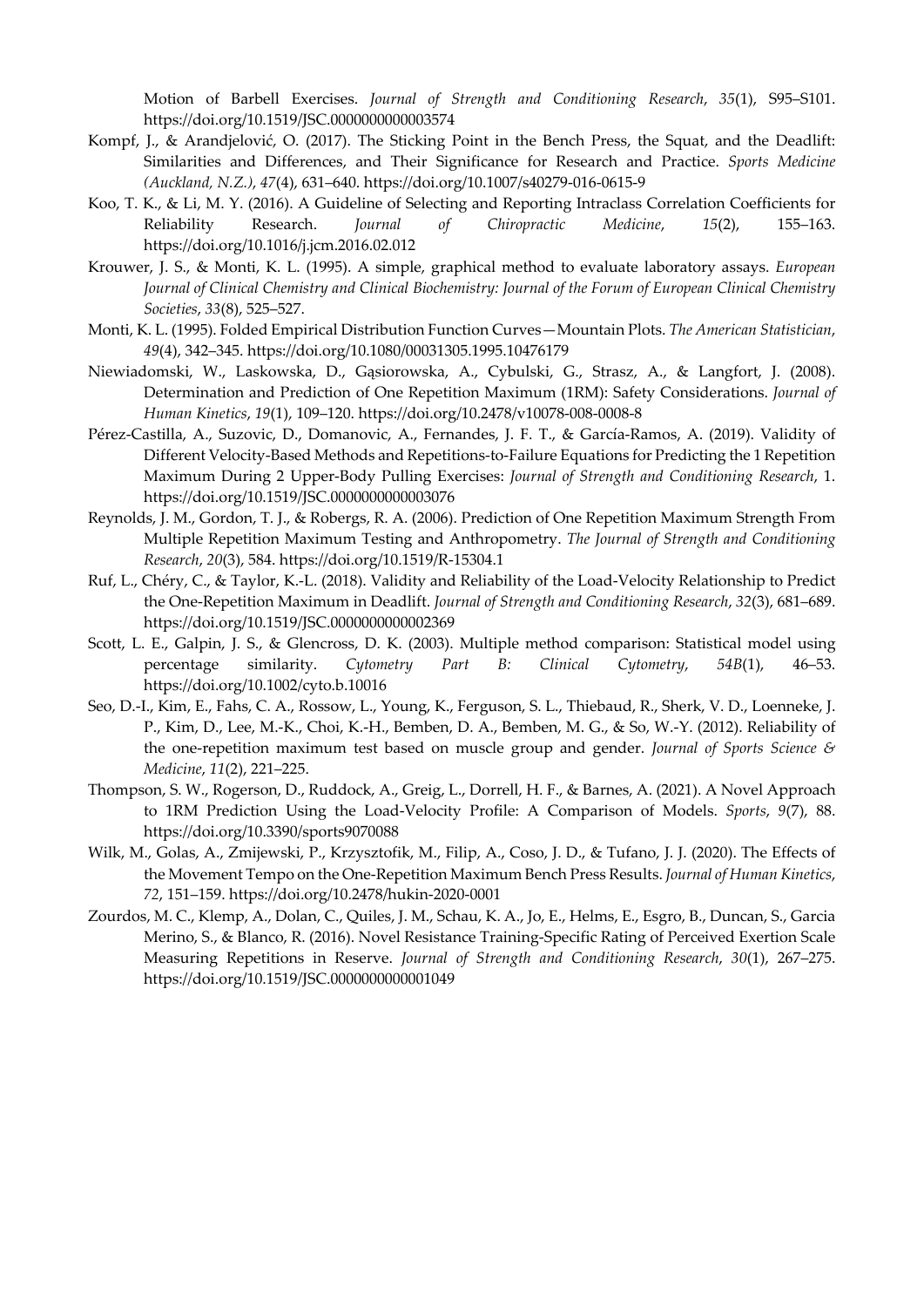| Table 1: Participants' Characteristics |                    |  |  |  |  |  |
|----------------------------------------|--------------------|--|--|--|--|--|
| <b>Variable</b>                        | $Mean \pm SD$      |  |  |  |  |  |
| Age $(y)$                              | $23.47 \pm 4.23$   |  |  |  |  |  |
| Height (cm)                            | $175.20 \pm 6.09$  |  |  |  |  |  |
| Body Mass (kg)                         | $83.86 \pm 13.30$  |  |  |  |  |  |
| Body Fat (%)                           | $8.40 \pm 2.81$    |  |  |  |  |  |
| Training Experience (yrs)              | $4.38 \pm 1.92$    |  |  |  |  |  |
| Back Squat 1RM (kg)                    | $142.94 \pm 37.81$ |  |  |  |  |  |
| Bench Press 1RM (kg)                   | $108.62 \pm 23.06$ |  |  |  |  |  |
| Relative Squat (1RM/bm)                | $1.69 \pm 0.27$    |  |  |  |  |  |
| Relative BP (1RM/bm)                   | $1.29 \pm 0.19$    |  |  |  |  |  |

*1RM = One-repetition maximum* 

Table 2: Actual ACV Values and Corresponding Percentages of 1RM

| Data are mean $\pm$ standard deviation. 1RM = One-repetition maximum. ACV = Average Concentric Velocity. Back |  |  |  |
|---------------------------------------------------------------------------------------------------------------|--|--|--|
|                                                                                                               |  |  |  |

| Exercise           | 2-Point $ACV$ ( <i>m</i> s <sup>-1</sup> ) (%1RM) |                  |                  | 4-Point ACV $(m s-1)$ $(\%$ 1RM) |                 |                  |  |
|--------------------|---------------------------------------------------|------------------|------------------|----------------------------------|-----------------|------------------|--|
|                    | Intended ACV                                      | Actual ACV       | Actual %1RM      | Intended %1RM                    | Actual ACV      | Actual %1RM      |  |
| Back Squat         | 1.00                                              | $0.98 \pm 0.067$ | $19.88 \pm 0.10$ | 20%                              | $1.03 \pm 0.17$ | $15.36 \pm 3.56$ |  |
|                    | 0.50                                              | $0.50 \pm 0.035$ | $86.69 \pm 0.03$ | 50%                              | $0.87 \pm 0.11$ | $48.09 \pm 4.03$ |  |
|                    |                                                   |                  |                  | 70%                              | $0.65 \pm 0.08$ | $72.51 \pm 4.56$ |  |
|                    |                                                   |                  |                  | 80%                              | $0.55 \pm 0.05$ | $82.68 \pm 3.90$ |  |
|                    |                                                   |                  |                  | 1RM                              | $0.25 \pm 0.05$ |                  |  |
| <b>Bench Press</b> | 1.00                                              | $0.97 \pm 0.139$ | $21.63 \pm 0.08$ | 20%                              | $1.03 \pm 0.19$ | $19.13 \pm 3.90$ |  |
|                    | 0.50                                              | $0.49 \pm 0.041$ | $73.75 \pm 0.09$ | 50%                              | $0.76 \pm 0.10$ | $49.02 \pm 2.81$ |  |
|                    |                                                   |                  |                  | 70%                              | $0.50 \pm 0.09$ | $73.73 \pm 3.41$ |  |
|                    |                                                   |                  |                  | 80%                              | $0.35 \pm 0.10$ | $83.72 \pm 3.72$ |  |
|                    |                                                   |                  |                  | 1RM                              | $0.18 \pm 0.07$ |                  |  |

*squat (2- and 4-points) n=17, 2-point bench press n=16, 4-point bench press n=17.* 

| Exercise | <b>Actual 1RM</b><br>(kg) | <b>Prediction Method 1RM</b><br>(kg) |                     | <b>Difference</b><br>from Actual<br>(kg) | $R^2$  | <b>ICC</b>           | <b>ICC 95% CI</b>   | <b>Effect</b><br><b>Size</b> | <b>SEM</b> |
|----------|---------------------------|--------------------------------------|---------------------|------------------------------------------|--------|----------------------|---------------------|------------------------------|------------|
| Back     | 142.94±37.81              | $2-Point$                            | $171.62 \pm 36.61*$ | $29.12 \pm 0.07$                         | 0.88   | 0.7284               | (-0.0672 - 0.9341)  | 1.89                         | 9.1524     |
| Squat    | 4-Point                   | $181.03 \pm 41.68^*$                 | $38.53 \pm 5.01$    | 0.76                                     | 0.6058 | $(-0.0891 - 0.8865)$ | 1.63                | 10.4215                      |            |
| Bench    | $108.62 \pm 23.06$        | $2-Point$                            | $119.00 \pm 27.66*$ | $9.32 \pm 4.68$                          | 0.87   | 0.8692               | $(0.3736 - 0.9624)$ | 0.83                         | 7.1427     |
| Press    |                           | 4-Point                              | $116.82 \pm 29.64*$ | $7.15 \pm 6.66$                          | 0.87   | 0.8924               | $(0.6930 - 0.9624)$ | 0.47                         | 7.7553     |

Table 3: Mean Difference, R2, ICC, Effect Size, and SEM Between Actual and Predicted 1RM

*Data are mean ± standard deviation; back squat n = 17, 2-point bench press n = 16, 4-point bench press n = 17; prediction of both the 2-point and 4-point methods; difference between the calculated predictions and actual onerepetition maximum for both methods; the mean average concentric velocities (ACVs) or percentages of 1RM (onerepetition maximum) for both squat and bench press prediction methods; ICC = Intraclass correlation coefficient; ICC 95% CI = Intraclass correlation coefficient 95% confidence interval; ES, effect size; SEM, standard error of the measurement. \*Significantly greater than actual 1RM (p < 0.05).*